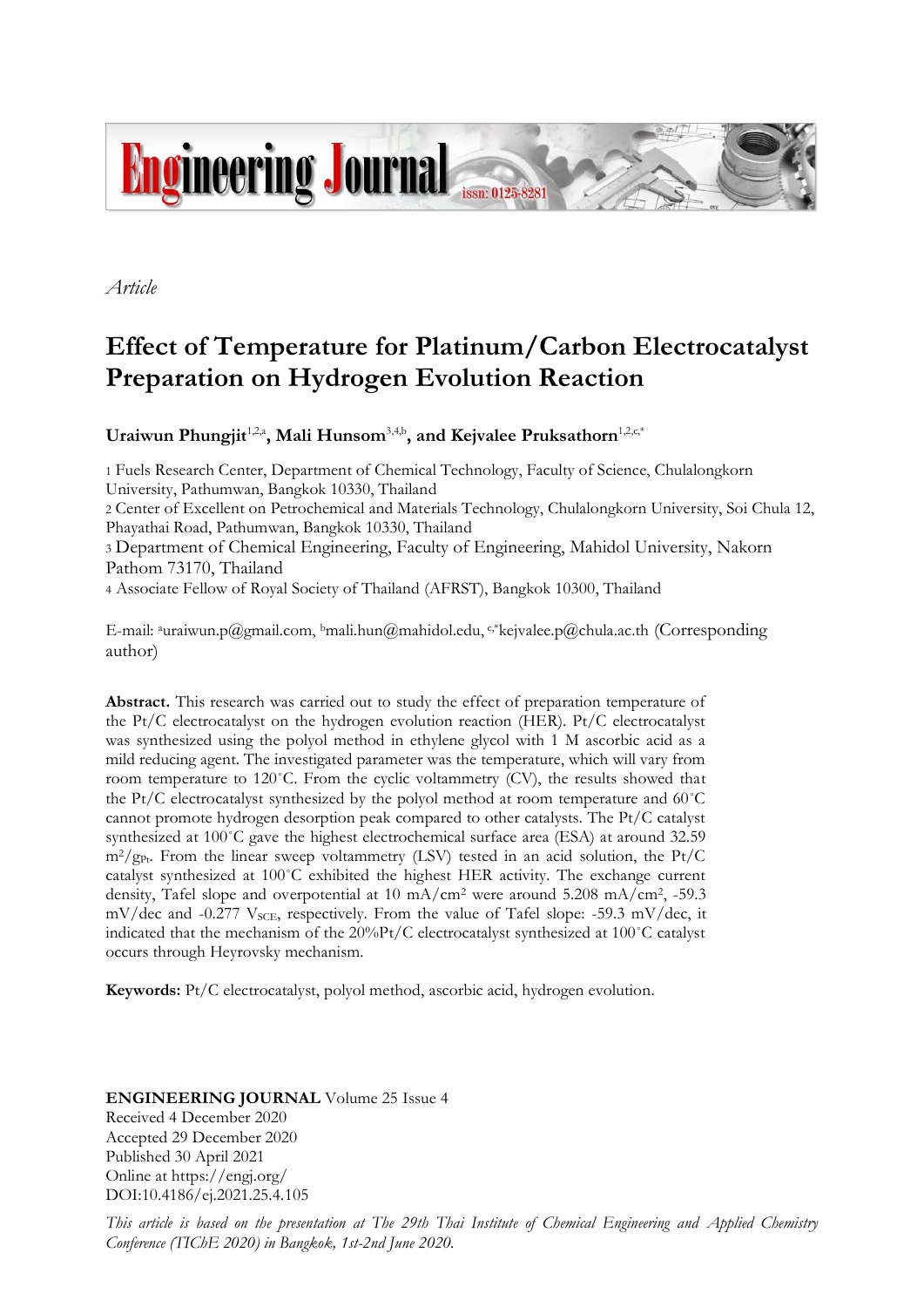#### **1. Introduction**

Today, there is an increasing concern over the environment and climate change due to the pollution problem. As such, an importance has been placed on the decreasing fossil fuel use due to its large contributing impact towards the global warming. Hydrogen is a renewable energy resource which can be used to produce electricity and power, which are important for sustaining human life and increase quality of living.

One of the most interesting methods used to produce pure hydrogen is the water electrolysis due to its high efficiency, carbon-free emission and simplicity of operation. Hydrogen evolution reaction (HER) is a reversible reaction of water splitting at the cathode side to produce hydrogen gas. There are three mechanisms for hydrogen gas in acid solution [1].

Volmer:  $H^+ + e^- + M \leftrightarrow M-H_{ads}$  (1)

Heyrovsky:  $M-H_{ads} + H^+ + e^- \leftrightarrow H_2 + M$  (2)

$$
Tafel: \t M-Hads \leftrightarrow H2 + M \t(3)
$$

HER occurs through in 3 mechanisms: Volmer mechanisms as Eq. (1), Heyrovsky mechanism as Eq. (2) and Tafel mechanisms as Eq. (3), in an acid solution. However, HER is strongly uphill with large overpotential in some type of metal. Thus, an electrocatalyst is necessary [2]. Platinum (Pt) is the best metal for HER because of its high electrochemical properties, low overpotential and its stable in acid and basis solutions. Then Pt supported on carbon  $(Pt/C)$  is the most popular electrocatalyst for HER. It shows the best catalytic activity for HER. However, the stability and efficiency of the Pt/C catalyst was deceased with increasing of using times. Thus, a method to prepare Pt on carbon support for electrocatalyst with high stability and activity is the challenge key [3]. In the recent years, some researchers have studied the method to synthesize Pt on the supports for high active surface area, small particle and good distribution such as the impregnation [4-6], the seeding impregnation [7], the sputtering [8-10], and microwave‐assisted polyol process [11-13] including the polyol method. Zignani et al. [6] prepared a Pt-Ni/C electrocatayst by NaBH<sup>4</sup> reduction through impregnation. The results demonstrated that the crystallite size of metal was around 5.9 to 6.1 nm. It also showed an excellent electrocatalyst activity for polymer electrolyte fuel cell. However, methods like this and other similar methods are often complicated, have a negative impact to environment, and require expensive equipment [14]. Moreover, some excessive water from the preparation method will lead to a poor dispersion of catalyst on the support and increasing particle size that show poor electrocatalyst activity [15].

The polyol method is now a widely recognised method for preparation of nanoparticles because it allows to control the particle size and the distribution of the catalyst on its supports. Moreover, the fact that it does not use water in the system and can easily be scaled up to a large process. The solvent that used in polyol method is different from other methods because the solvent that is used can act both as a solvent and a reducing agent at the same time without the need for water in the system. However, it requires high temperature and long time to become a reducing agent [16]. Ethylene glycol  $(C_2H_4(OH)_2)$  is a common solvent used in the process due to its high boiling point, capability in preventing prepared metal from oxidation and reducing metal accumulations and ability to coordinate metal with supports. Moreover, the polyol process can use a mild reducing agent such as ascorbic acid to reduce the metal ions for the reaction and the synthesis temperature. Despite the method having many advantages, it is limited for some metal precursor such as hexachloroplatinic acid  $(H_2PtCl_6.6H_2O)$  that is stable in solvent at room temperature [17]. The  $H_2PtCl_6$  is a common precursor for Pt catalyst because it has a high quantity of platinum: similar to that of commercial Pt/C [18]. Through literature, Sian et al. [19] has shown that H2PtCl<sup>6</sup> may coordinate with water through the hydrolysis process when alkaline is added in the solution. Water will replace some of the Cl and Pt ions to create [PtCl2(H2O)4] 2+ complex. After added NaBH4,  $[PtCl<sub>2</sub>(H<sub>2</sub>O)<sub>4</sub>]^{2+}$  is reduced to Pt without stabilizing agent that Pt will aggregation at room temperature. When using 2-propanal as a stabilizing agent, it will reduce Pt aggregation on the support Moreover, Spieker et al. [20] showed that the amount of Pt in an  $H_2PtCl_6$  aqueous solution has a dependency on the alkaline used in the solution, which is determined by the X-ray absorption structure characterization technology. When adding alkaline, absorption peak of Pt-Cl was decreased. In contrast, absorption peak of Pt-OH was increased followed by mechanism as shown in Eq. (4).

$$
[PtCl_6]^{2-} + xOH \rightarrow [PtCl_{6-x}(OH)_x]^{2-} \tag{4}
$$

Thus, pH of solution is important to get  $Pt^{4+}$  ion from this precursor to Pt when using a reducing agent. Nevertheless, this process utilizes lots of water in the system that may lead to poor activity of the catalyst. One method which can reduce the amount of water used in the system is polyol method using ethylene glycol as a solvent and reducing agent. The reduction process of  $H_2PtCl_6$  by ethylene glycol can be described by the following mechanisms [15]

$$
2HOCH_2CH_2OH \rightarrow 2CH_3CHO + 2H_2O \tag{5}
$$

 $2CH_3CHO + [PtCl_6]^{2-} + 6OH^- \rightarrow$ 

$$
2CH3COO+ Pt + 6Cl+ + 4H2O
$$
 (6)

Ethylene glycol will be decomposed to water and acetaldehyde (CH3CHO) under heat treatment as the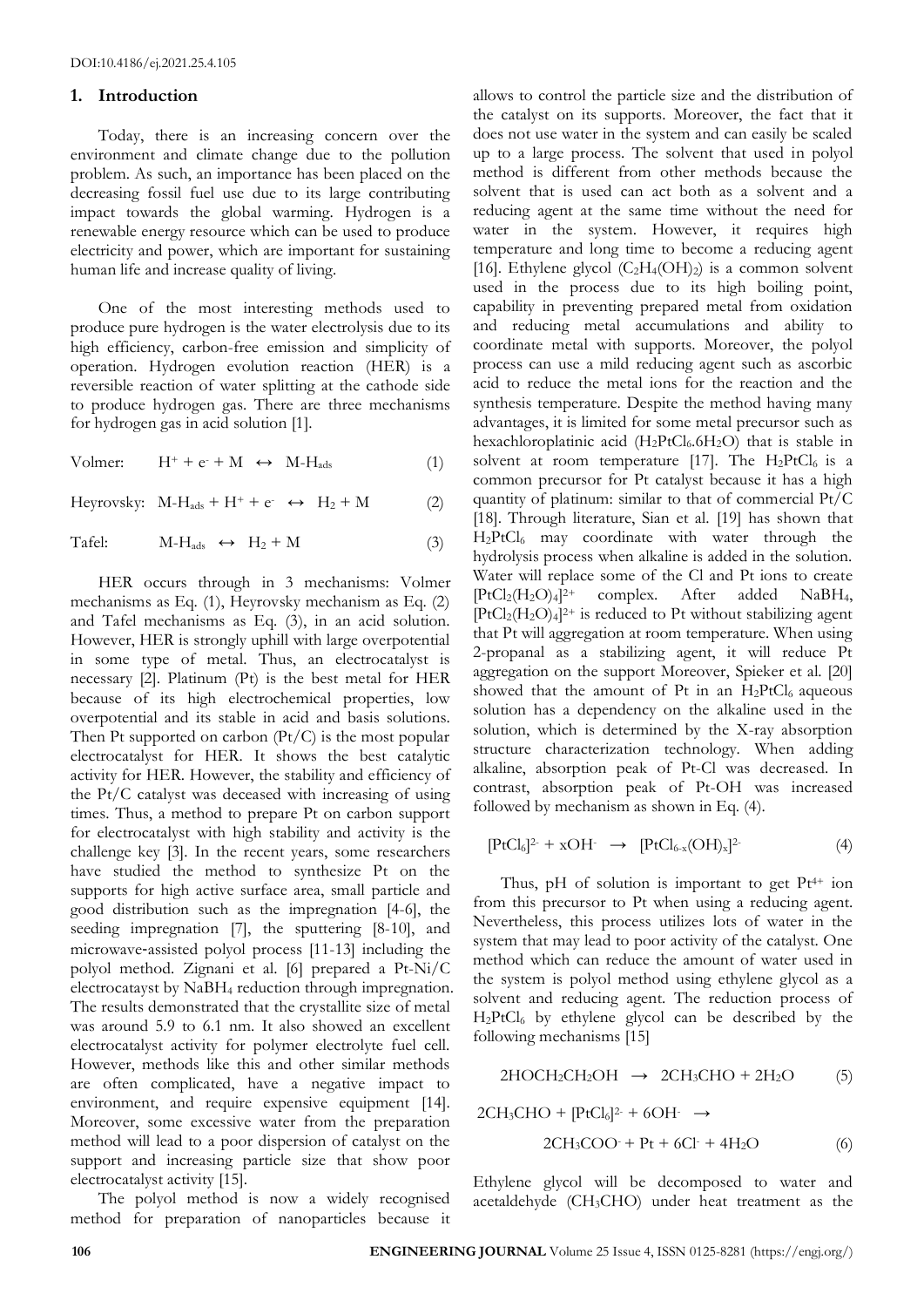reaction  $(5)$ . Then acetaldehyde will reduce Pt<sup>4+</sup> ion to Pt following the reaction (6). Then, the reduction of Pt is increased with increasing of acetaldehyde concentration from ethylene glycol decomposition in the reaction (5).

From reviewing the literatures, heat provided for catalyst preparation by polyol method using ethylene glycol as a solvent is an important parameter. For this reason, the main purpose of this research is to focus on effect of temperature on Pt/C electrocatalyst preparation in ethylene glycol by polyol method using ascorbic acid as reducing agent. The prepared Pt/C catalysts will be tested the electrocatalytic activities for hydrogen evolution reaction in an acidic solution.

#### **2. Experimental**

This section describes the chemicals, processes, and experiments used for the purpose of the research. All chemicals, materials, and equipment are detailed within this section.

#### **2.1. Chemicals and Materials**

The chemicals and material employed in this work are listed as following; hexachloroplatinic acid hydrate (H2PtCl6.6H2O, Sigma-Aldrich), Pt/C commercial (20%wt, ETEK), ethylene glycol  $((C_2H_4(OH)_2, A)ax)$ finechem), deionized water (DI-Water), Ascorbic Acid  $(C_6H_8O_6,$  Sigma-Aldrich), ethyl alcohol (99.99% $C_2H_5OH$ , QRëC), hydrochloric acid (37%wt HCl, QRëC), nitric acid (65%wt HNO3, QRëC), sulfuric acid (98%wt, H2SO4, QRëC), 2-propanol (99.99% C3H7OH, Fisher), Nafion® Solution (5%wt, Sigma-Aldrich), Carbon Powder (Vulcan XC-72, Cabot), hydrogen gas (99.999%H2, Thai-Japan Gas), and nitrogen gas(99.999% $N_2$ , Thai-Japan Gas)

#### **2.2. Catalyst Preparation**

#### 2.2.1. Carbon treatment

Carbon Vulcan XC-72 powder was treated by mixing acid between 12 M of  $H_2SO_4$  and 12 M of  $HNO_3$  to remove the impurity before using. The volume ratio of mixing acid was 7:3 of  $H<sub>2</sub>SO<sub>4</sub>$  and  $HNO<sub>3</sub>$ , respectively [21]. The solution with carbon powder was stirred for 6 h and hold afterward for 18 h. The treated carbon was filtrated and washed by DI-water until pH equal to 4.

#### 2.2.2. Pt/C preparation by polyol method

The 20% Pt/C was synthesized in ethylene glycol using 1 M ascorbic acid as a reducing agent at room temperatures to 120˚C, respectively. Firstly, the treated carbon from section 2.2.1 was mixed with ethylene glycol and sonicated at room temperature. Secondly, 7.5 mg of Pt from H<sub>2</sub>PtCl<sub>6</sub>.6H<sub>2</sub>O was added into the solution and stirred at the synthesis temperature for 3 h. After stirring,

the solution was adjusted pH to 12 by adding 2 M NaOH and heated at the same temperature as the second step and stirring for 1 h. The next step, the solution was changed the pH 12 to pH 2 by adding 5 M HCl and stirring for one hour. After that, 1 M ascorbic acid was slowly added in the solution and stirred for 12 h. Finally, the solution was filtrated by ethanol alcohol until pH equal to 4 or 5 and dried for 12 h at 110˚C.

### **2.3. Catalyst Ink Preparation and Electrochemical Measurements**

#### 2.3.1. Catalyst ink preparation

The catalyst ink was prepared by mixing 0.0125 g of prepared electrocatalyst powder in section 2.2.2 or 20% Pt/C commercial with 0.5 ml distilled water and then sonicated at room temperature for 30 min. After sonication, 0.5 ml isopropanol was added into the solution and sonicated 30 min. The last step, 0.22 ml Nafion solution was added into the solution and sonicated for 30 min before coated on the glassy carbon electrode [21].

#### 2.3.2 Electrocatalyst characterization

Prepared electrocatlysts were analysed weight of metal by Thermogravimetric analysis (TGA) using a TG instrument: 209 F3 Tarsus, at temperatures ranging from 50 to 1000 $^{\circ}$ C at heating rate 10 $^{\circ}$ C/min under an oxygen atmosphere.

#### 2.3.3 Electrochemical measurements

The electrochemical measurements were carried out at 25˚C by using the three-electrode system on the Potentiostat/Galvanostat (PG STATO 30, AUTOLAB COMPANY). Glassy carbon electrode, a Pt wire and a saturated calomel electrode (SCE, 0.241V<sub>SHE</sub>) were used as the working electrode, the counter electrode and the reference electrode, respectively. The 3 µl of catalyst ink from section 2.3.1 was coated on 0.035 cm diameter of glassy carbon electrode. Before testing, the  $0.5$  M  $H<sub>2</sub>SO<sub>4</sub>$ solution was bubbled by  $N_2$  gas for 30 min to use as an electrolyte. The electrochemical surface area (ESA) was determined by the cyclic voltammetry  $(CV)$  in N<sub>2</sub>saturated acid solution. The potential was varied between -0.2 to 1.0  $V_{SCE}$  at a scan rate 20 mV/s. For HER activities, the polarization curve by linear sweep voltammetry (LSV) was recorded in potential range -0.6 to  $0.00$  V<sub>SCE</sub> at a scan rate of 5 mV/s with rotating speed 1500 rpm in N2-saturated acid solution.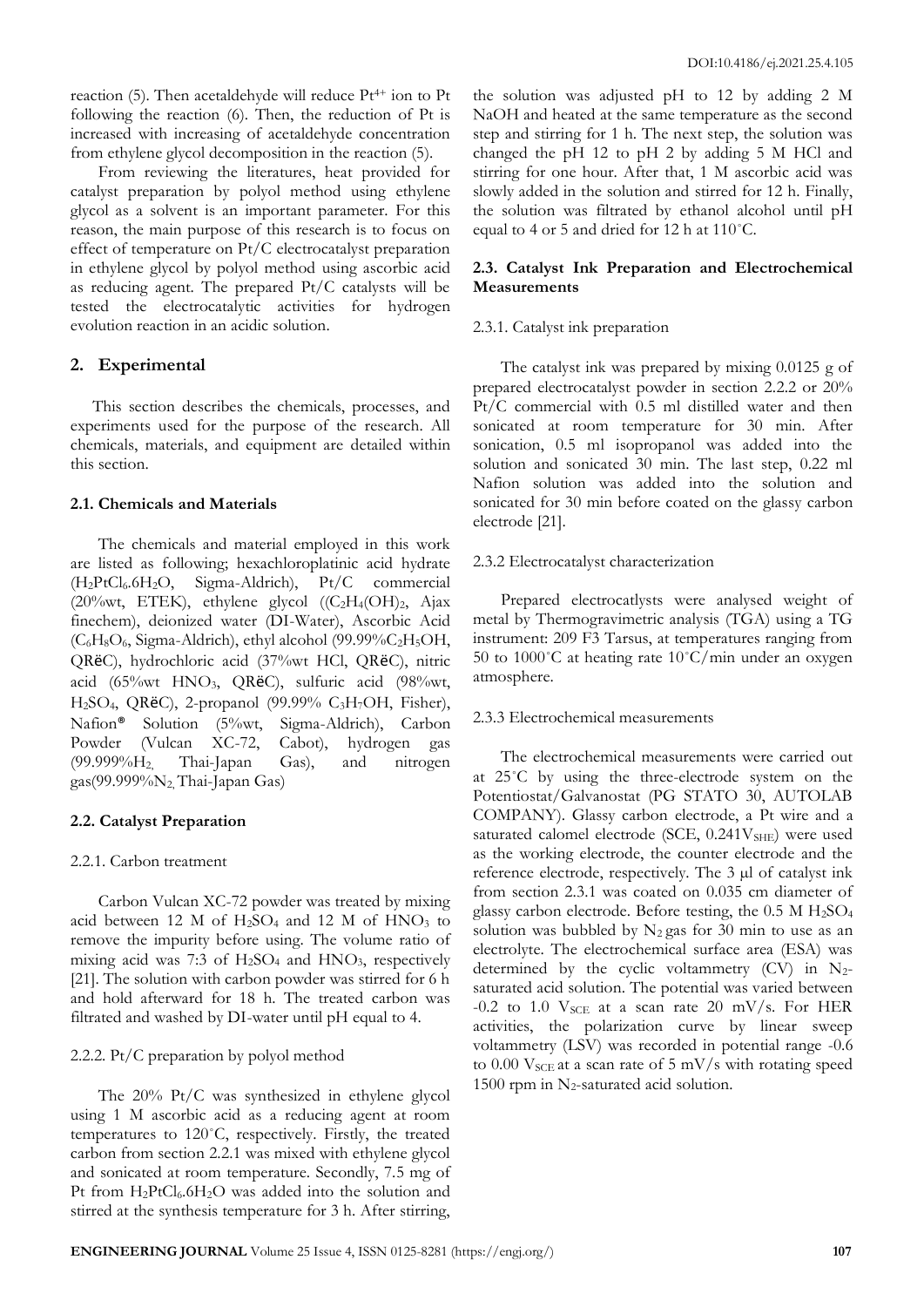#### **3. Results and Discussion**

#### **3.1. Electrochemical Characterization of Pt/C Synthesized and Commercial Catalysts**

The electrochemical characterization of all catalysts was determined by CV technique at potential range -0.2 to 1.0 V<sub>SCE</sub> under nitrogen gas atmosphere in acid solution as shown in Fig. 1. At the anodic scan, the peaks number (I) and (II) show hydrogen desorption peak of Pt and the peak number (III) shows adsorption hydroxide peak of Pt (Pt-OH). In contrast, the peak number (V) shows oxygen adsorption of Pt (Pt-O), the peak number (VI) and (VII) show hydrogen adsorption peak (Pt-H) at cathodic scan [22].

As shown in Fig. 2(a), the CV curves of the Pt/C synthesized at room temperature and 60˚C are same as

that of carbon support. It did not show the H atom adsorption/desorption peaks at the potential range of - 0.2 to 0.1  $V_{SCE}$ . So, these conditions maybe not able to well synthesize Pt metal on the carbon support to promote H adsorption/desorption peak. When increasing the temperature more than 60˚C, the CV curves of catalysts are similar to that of Pt/C commercial as shown in Fig. 2(b), in that they showed the H atom adsorption/desorption peaks in the potential range of -  $0.2$  to  $0.1$  V<sub>SCE</sub>. This indicates that the temperature is a crucial factor to synthesize the catalyst by polyol method. This might be attributed to the fact that the Pt ions cannot reduce to Pt in ethylene glycol at temperature less than 60˚C.



Fig. 1. Cyclic voltammogram of oxidation/reduction on Pt/C commercial.



Fig. 2. Cyclic voltammograms of (a)  $20\%$ Pt/C synthesized catalysts at room temperature and 60°C and carbon (b) 20%Pt/C synthesized at 80°C, 100°C, 120°C and 20%Pt/C commercial catalyst in 0.5 M H<sub>2</sub>SO<sub>4</sub> under N<sub>2</sub> atmosphere at scan rate 20 mV/s.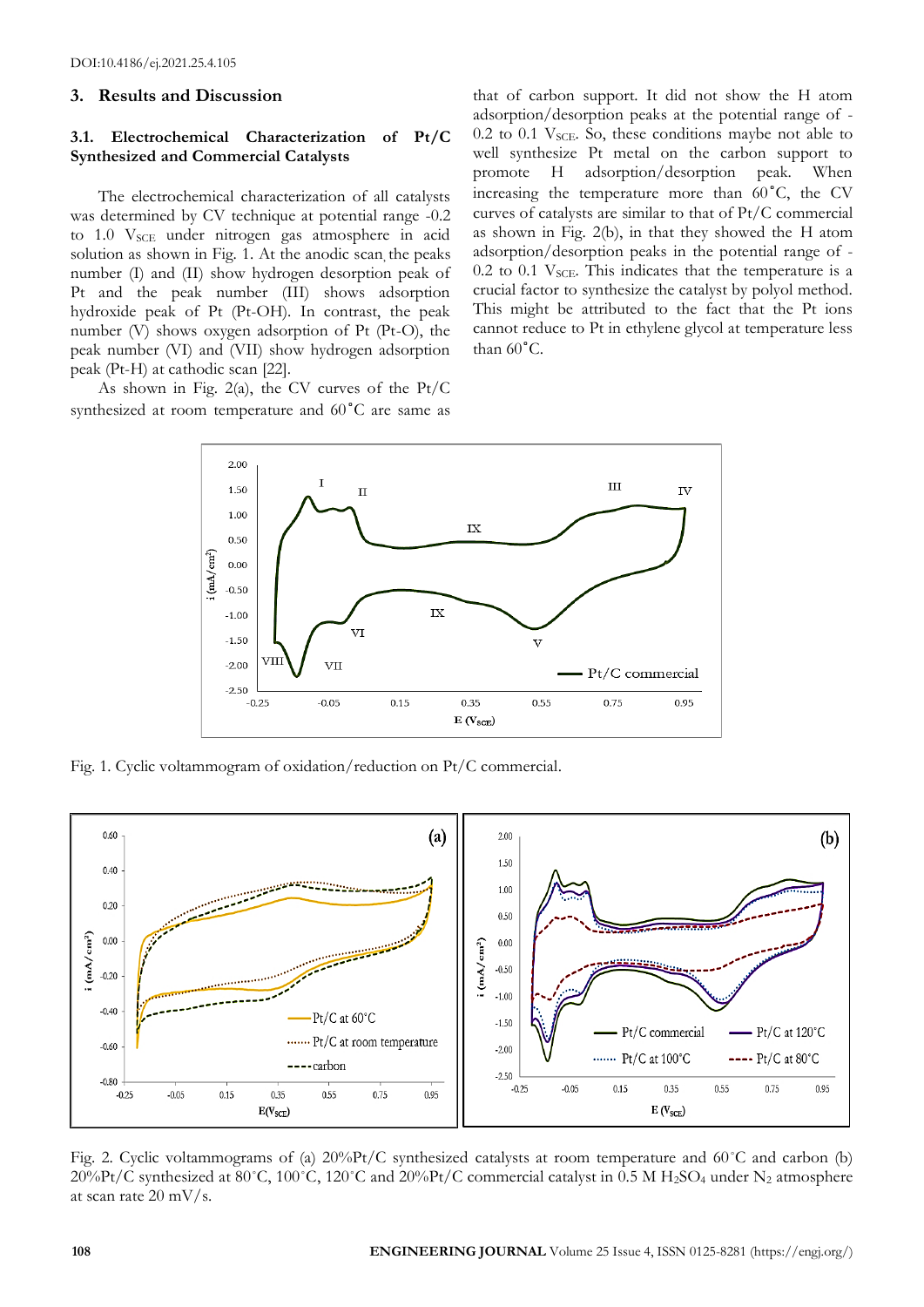Moreover, electrochemical surface area (ESA) can calculate from area of H atom desorption followed by Eq. (7)

$$
ESA = \frac{Q_H}{[M] \times 0.21} \tag{7}
$$

where  $Q_H$  is the charge for hydrogen desorption (mC/cm<sup>2</sup> ), [M] is the metal loading of Pt on the electrode  $(g_{Pt}/cm^2)$  and 0.21 is the charge required to oxidize a monolayer of  $H_2$  on Pt [23]. From the Table 1, it can be observed that ESA increases when the preparation temperature was increased from 80 to 100 $\degree$ C. When increasing temperature to 120 $\degree$ C, the result showed that the ESA decreased. This is because the solvent in the solution was evaporated at 120 ˚C leading to aggregation and bad dispersion of Pt particle on the carbon support. Another reason can explain that Pt ions are fast reduced at higher temperature to give large particle size. This result is corresponding with that of Zeng et al.[15] They found that Pt ion cannot be completely reduced to Pt crystalline grains at low temperature. By contrast, at higher temperature Pt ion in solution was rapidly reduced. Then Pt crystalline grains can be aggregated, resulting for the Pt particle size. The Pt/C synthesized at 100˚C exhibited the highest ESA around 32.59 m<sup>2</sup>/g<sub>Pt</sub>. However, the ESA of Pt/C synthesized at 100˚C is still less than the ESA of Pt/C commercial.

Table1. ESA values of synthesized and commercial Pt/C catalysts.

| Sample                        | $ESA^*(m^2/g_{Pt})$ |
|-------------------------------|---------------------|
| $Pt/C$ commercial             | 41.90               |
| $Pt/C$ at 120 $°C$            | 29.90               |
| $Pt/C$ at $100^{\circ}$ C     | 32.59               |
| $Pt/C$ at 80 $°C$             | 11.51               |
| $Pt/C$ at 60 $°C$             | <b>NA</b>           |
| $Pt/C$ at room<br>temperature | <b>NA</b>           |
| Carbon                        | NA                  |

\*ESA based on 20 mg of Pt on carbon support.

#### **3.2. HER Activity of Synthesized and Commercial 20%Pt/C Catalysts**

The HER activity of all catalysts was determined by LSV under nitrogen gas atmosphere in the acid solution at a scan rate of 5 mV/s and potential range of  $-0.6$  to  $0$  V<sub>SCE</sub>. The polarization curve that can determine the onset potential. The onset potential is a potential that reaction will start. Catalysts has a small value of onset potential, the reaction can rapidly occur. As shown in Fig. 3 and Table 2, it can be observed

that the Pt/C electrocatalyst synthesized at room temperature exhibited the highest onset potential closing to the carbon substrate that was around -0.240  $V<sub>SCE</sub>$ . Thus, the catalysts synthesized at room temperature needed more potential to drive the reaction to proceed. In other words, the reaction occurred slower than other catalysts synthesized at high temperature. However, Pt/C synthesized at 60˚C exhibited less onset potential than the catalyst synthesized at room temperature even though no H atom desorption peak in cyclic voltammogram as shown in Fig. 2(a). So, it could confirm that very small Pt ion can be reduced at this temperature. However small amount of Pt on the support cannot detect H atom adsorption/desorption peak by CV technique. Moreover, this result is confirmed by the TGA analysis as shown in Fig. 4. It showed that Pt/C synthesized at 60˚C has approximately 98% weight loss or 2%wt Pt remaining in catalyst. But catalyst synthesized at 100˚C has approximately 15%wt Pt and at 120°C has approximately 13%wt Pt, respectively. Because if the temperature of heating is low (60˚C), there is not enough energy to fully reduce Pt. Conversely, if energy is too high (120˚C), the reduction of Pt occurs too fast and Pt nanoparticles aggregate on the support which leads to lower of the electrochemical surface area [15]. For Pt/C synthesized at 80˚C, it exhibited a lower onset potential nearly the Pt/C commercial that was around -0.212 V<sub>SCE</sub>. So, the onset potential reduces with increasing of temperature. The 20%Pt/C synthesized at 100˚C exhibited excellent HER activity that got a small onset potential that was around -0.210 V<sub>SCE</sub>.



Fig. 3. Polarization curves of at room temperature, 60, 80, 100, 120 ˚C and Pt/C commercial and carbon catalysts in  $0.5$  M H<sub>2</sub>SO<sub>4</sub> under N<sub>2</sub> atmosphere at scan rate 5 mV/s with rotating speed 1500 rpm.

Moreover, HER activity can determine by Tafel equation as shown in Eq. (8) expressed by kinetic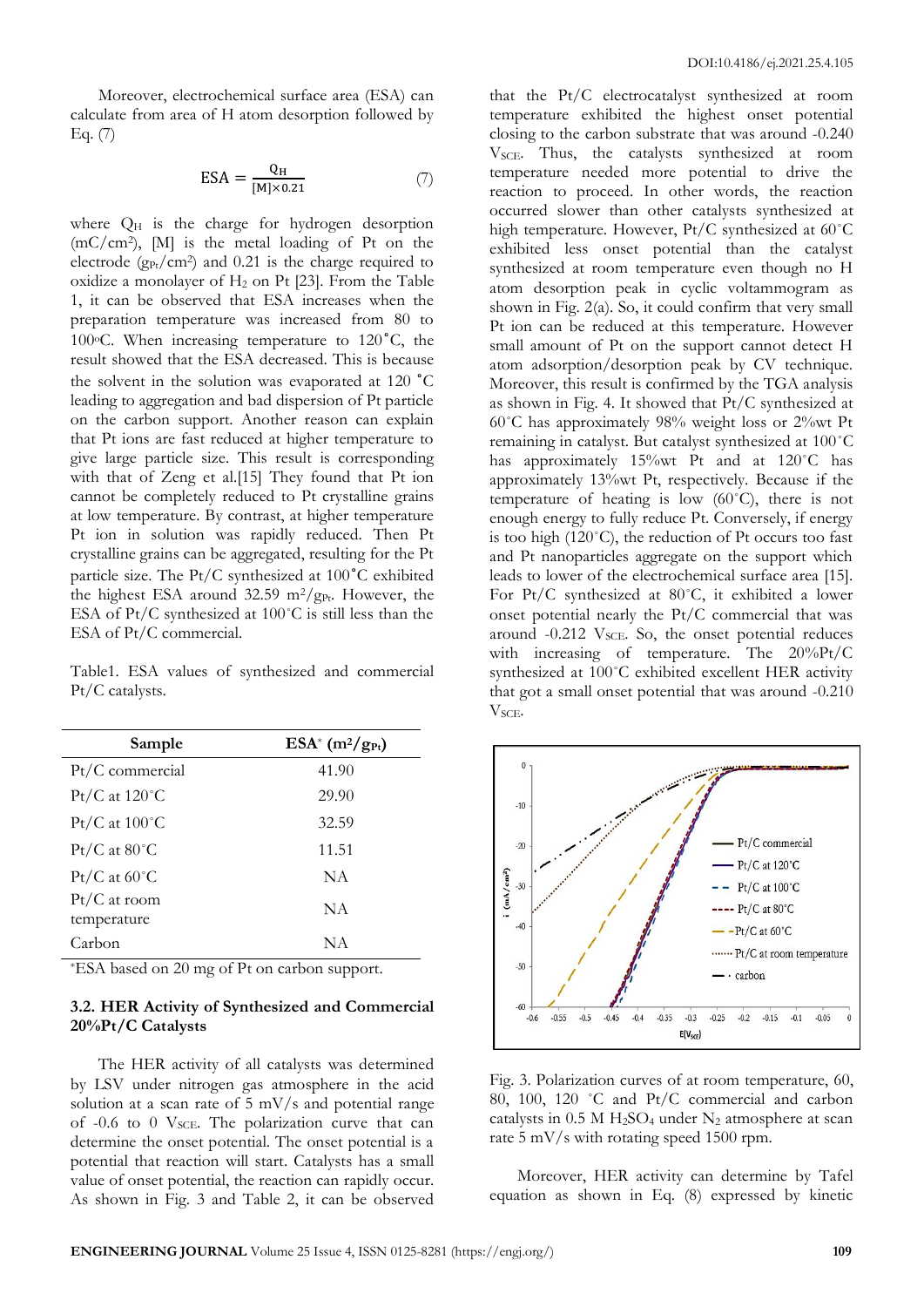parameters: exchange current density  $(i_0)$ , overpotential at 10 mA/cm<sup>2</sup>  $(\eta_{10})$  and Tafel slope (b).

$$
\log i = \log i_0 - \frac{\alpha nF}{2.303RT} \eta_{\text{act}} \tag{8}
$$

where *i* is current density  $(mA/cm^2)$ ,  $\alpha$  is the mass transfer coefficient, n is number of electron in the reaction ( $n = 2$  for hydrogen), F is Faraday's constant (96480 C/mol), R is gas constant  $(J/mol K)$ , T is absolute temperature  $(K)$  and  $\eta_{\text{act}}$  is activated overpotential (V) [23]. These parameters were determined by fitting the linear equation between overpotential (ɳ) and magnitude of current density (log i) as shown in Fig. 4. The intercept was used to calculate exchange current density and the slope was used to determined Tafel slope. Exchange current density and Tafel slope were commonly used to describe the kinetic analysis of HER catalyst [24].

The Tafel plot in Fig. 5(a) and kinetic parameters in Table. 2 showed that the Pt/C synthesized at room temperature exhibited a large Tafel slope as a carbon catalyst. Which catalysts show a large Tafel slope, the catalysts need a high overpotential to increase the reaction rate. Otherwise, the exchange current density that showed the rate of reaction at equilibrium is small. The Pt/C synthesized at room temperature exhibited the highest overpotential at 10 mA/ $\text{cm}^2$  of around - $0.400$  V<sub>SCE</sub> and smallest exchange current density (2.016 mA/cm<sup>2</sup> ). When increasing the synthesis temperature, the Tafel slope and overpetential at 10 mA/cm<sup>2</sup> also decreases as shown in Fig. 5(b). The Pt/C synthesized at 100˚C exhibited the highest exchange current density around  $5.208 \text{ mA/cm}^2$  and smallest Tafel slope  $(-59.3 \text{ V}_{SCE})$  and lowest overpotential at 10 mA/cm<sup>2</sup> (-0.277  $V<sub>SCE</sub>$ ) that is nearly 20%Pt/C commercial. Despite ESA of the catalyst synthesized at 100°C is less than 20%Pt/C commercial, the catalyst exhibited HER activity nearly commercial catalyst.



Fig.4. TGA analysis of 20%Pt/C synthesized at 60, 100 and 120˚C.



Fig. 5. Tafel plots of (a) Pt/C synthesized catalysts at room temperature and 60°C and carbon, (b) Pt/C synthesized at 80, 100, 120°C and commercial catalysts fitting by Tafel equation.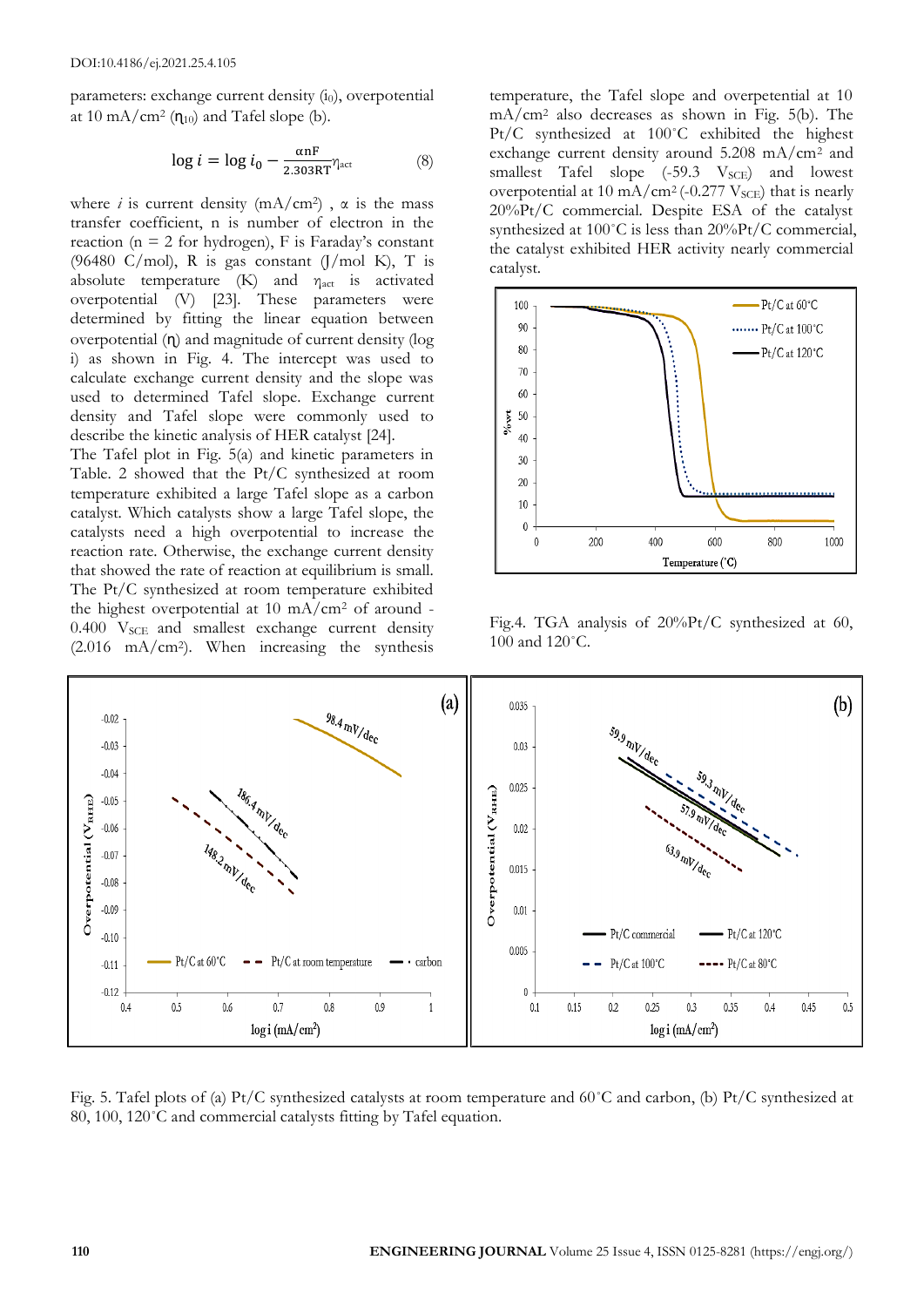**Sample Onset potential (VSCE) ɳ<sup>10</sup> (VSCE) b (mV/dec)**  $\mathbf{i}_0$ **(mA/cm2)** 20%Pt/C commercial -0.216 -0.277 57.9 5.046  $Pt/C$  at  $120^{\circ}$ C  $-0.214$   $-0.279$  59.9  $4.967$  $Pt/C$  at  $100^{\circ}$ C  $-0.210$   $-0.277$  59.3 5.208 Pt/C at 80°C  $-0.212$   $-0.285$  63.9 3.947 Pt/C at  $60^{\circ}$ C  $-0.234$   $-0.307$  98.4 3.424 Pt/C at room temperature  $-0.240$   $-0.400$  148.2 1.475 Carbon -0.239 -0.405 186.4 1.300

Table 2. HER parameters activities of 20%Pt/C synthesized and commercial catalysts.

The Tafel plot in Fig. 5(a) and kinetic parameters in Table. 2 showed that the Pt/C synthesized at room temperature exhibited a large Tafel slope as a carbon catalyst. Which catalysts show a large Tafel slope, the catalysts need a high overpotential to increase the reaction rate. Otherwise, the exchange current density that showed the rate of reaction at equilibrium is small. The Pt/C synthesized at room temperature exhibited the highest overpotential at 10 mA/ $\text{cm}^2$  of around - $0.400$  V<sub>SCE</sub> and smallest exchange current density (2.016 mA/cm<sup>2</sup> ). When increasing the synthesis temperature, the Tafel slope and overpetential at 10 mA/cm<sup>2</sup> also decreases as shown in Fig. 5(b). The Pt/C synthesized at 100˚C exhibited the highest exchange current density around 5.208 mA/cm<sup>2</sup> and smallest Tafel slope  $(-59.3 \text{ V}_{SCE})$  and lowest overpotential at 10 mA/cm<sup>2</sup> (-0.277  $V_{\text{SCE}}$ ) that is nearly 20%Pt/C commercial. Despite ESA of the catalyst synthesized at 100°C is less than 20%Pt/C commercial, the catalyst exhibited HER activity nearly commercial catalyst.

Moreover, the Pt/C catalyst synthesized at 120˚C exhibited an activity nearly with Pt/C commercial and showed a lower onset potential than Pt/C commercial that was around -0.214 V<sub>SCE</sub>. So, the catalyst prepared by the polyol method can improve efficiency of the catalyst because it can reduce water from the reaction and increasing dispersion of catalyst on the support.

Furthermore, Tafel slope is commonly determined possible HER reaction pathway. The HER reaction pathway in acid solution occurs through in three mechanisms: Volmer mechanism, Heyrovsky mechanism and Tafel mechanism. The theoretical Tafel slope for Volmer mechanism is -120 mV/dec, Heyrovsky mechanism is -40 mV/dec and Tafel mechanism is 30 mV/dec [25]. From the Tafel slope of Pt/C synthesized at 100˚C, 120˚C and commercial as shown in Fig. 5 and Table 2, they were around -59.3

mV/dec, -59.9 mv/dec and -57.9 mV/dec, respectively, which were close to the theoretical Tafel slope of Heyrovsky (40mV/dec). Thus, the HER reaction of the Pt/C catalyst synthesized at different temperatures in range of 60-120°C occurred through Heyrovsky mechanism.

From the Tafel slope of Pt/C synthesized at 100˚C, 120˚C and commercial as shown in Fig. 5 and Table 2, they were around -59.3 mV/dec, -59.9 mv/dec and -57.9 mV/dec, respectively, which were close to the theoretical Tafel slope of Heyrovsky (40mV/dec). Thus, the HER reaction of the Pt/C catalyst synthesized at different temperatures in range of 60-120oC occurred through Heyrovsky mechanism.

## **4. Conclusions**

The effect of temperature on the synthesis of Pt catalysts on carbon support using hexachloroplatic acid as a Pt precursor in ethylene glycol by the polyol method was studied. At temperature lower than 60˚C, the CV curve showed that no H atom adsorption/desorption peaks. Thus, this condition cannot synthesize Pt/C catalysts. However, the CV curves exhibited the H atom adsorption /desorption peaks when the preparation temperature was greater than  $60^{\circ}$ C. The synthesized Pt/C electrocatalyst at 100˚C exhibited an excellent ESA and HER activity nearly that of Pt/C commercial catalyst and also can reduce amount of the Pt metal on carbon support more than other temperatures (15% wt Pt). Therefore, it could be observed that the synthesis temperature has also influence on the electrocatalytic activity for synthesized Pt/C catalyst by the polyol method using mild reducing agent as ascorbic acid. The synthesis temperature at 100˚C is suitable temperature to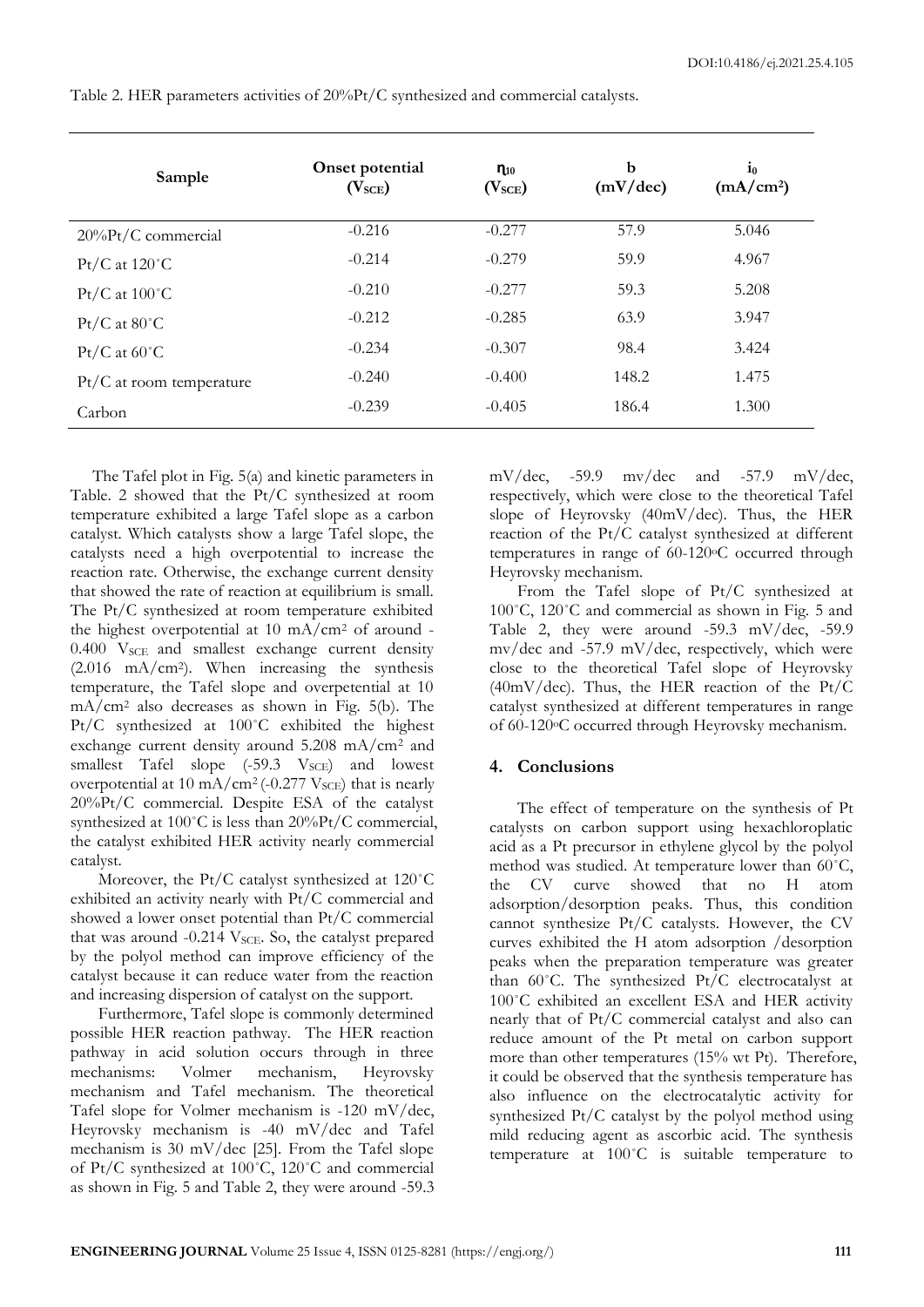synthesize the Pt electrocatalyst by the polyol method for improving efficient Pt/C on HER activity.

## **Acknowledgement**

This research was funded by Center of Excellent on Petrochemical and Materials Technology, Chulalongkorn University and Department of Chemical Technology, Faculty of Science, Chulalongkorn University.

## **References**

- [1] M. K. Kundu, T. Bhowmik, R. Mishra, and S. Barman, "Platinum nanostructure/nitrogendoped carbon hybrid: Enhancing its base media HER/HOR activity through bi-functionality of the catalyst," *ChemSusChem,* vol. 11, no. 14, pp. 2388-2401, 2018.
- [2] C. Liu, J. Zhou, Y. Xiao, L. Yang, D. Yang, and D. Zhou, "Structural and electrochemical studies of tungsten carbide/carbon composites for hydrogen evolution," *International Journal of Hydrogen Energy,* vol. 42, no. 50, pp. 29781-29790, 2017.
- [3] H. Tian, X. Cui, L. Zeng, L. Su, Y. Song, and J. Shi, "Oxygen vacancy-assisted hydrogen evolution reaction of the  $Pt/WO_3$  electrocatalyst," *Journal of Materials Chemistry A,* vol. 7, no. 11, pp. 6285-6293, 2019.
- [4] L. Chen, M. Guo, H.-F. Zhang, and X.-D. Wang, "Characterization and electrocatalytic properties of PtRu/C catalysts prepared by impregnationreduction method using  $Nd_2O_3$  as dispersing reagent," *Electrochimica Acta,* vol. 52, no. 3, pp. 1191-1198, 2006.
- [5] M. Rahsepar, M. Pakshir, and H. Kim, "Synthesis of multiwall carbon nanotubes with a high loading of Pt by a microwave-assisted impregnation method for use in the oxygen reduction reaction," *Electrochimica Acta,* vol. 108, pp. 769-775, 2013.
- [6] S. C. Zignani, E. Antolini, and E. R. Gonzalez, "Stability of Pt–Ni/C (1:1) and Pt/C electrocatalysts as cathode materials for polymer electrolyte fuel cells: Effect of ageing tests," *Journal of Power Sources,* vol. 191, no. 2, pp. 344-350, 2009.
- [7] W. Trongchuankij, K. Pruksathorn, and M. Hunsom, "Preparation of a high performance Pt– Co/C electrocatalyst for oxygen reduction in PEM fuel cell via a combined process of impregnation and seeding," *Applied Energy,* vol. 88, no. 3, pp. 974-980, 2011.
- [8] A. Ostroverkh, V. Johánek, M. Dubau, P. Kúš, I. Khalakhan, B. Šmíd, R. Fiala, M. Václavů, Y. Ostroverkh, and V. Matolín, "Optimization of

ionomer-free ultra-low loading Pt catalyst for anode/cathode of PEMFC via magnetron sputtering," *International Journal of Hydrogen Energy,* vol. 44, no. 35, pp. 19344-19356, 2019.

- [9] I. Farid, A. Boruah, J. Chutia, A. R. Pal, and H. Bailung, "Low loaded platinum (Pt) based binary catalyst electrode for PEMFC by plasma cosputtered deposition method," *Materials Chemistry and Physics,* vol. 236, p. 121796, 2019.
- [10] K. Fu, L. Zeng, J. Liu, M. Liu, S. Li, W. Guo, Y. Gao, and M. Pan, "Magnetron sputtering a highperformance catalyst for ultra-low-Pt loading PEMFCs," *Journal of Alloys and Compounds,* vol. 815, p. 152374, 2020.
- [11] Y.-Y. Chu, Z.-B. Wang, D.-M. Gu, and G.-P. Yin, "Performance of Pt/C catalysts prepared by microwave-assisted polyol process for methanol electrooxidation," *Journal of Power Sources,* vol. 195, no. 7, pp. 1799-1804, 2010.
- [12] Y. Y. Chu, Z. B. Wang, Z. Z. Jiang, D. M. Gu, and G. P. Yin, "Effect of pH value on performance of PtRu/C catalyst prepared by microwave-assisted polyol process for methanol electrooxidation," *Fuel Cells,* vol. 10, no. 6, pp. 914-919, 2010.
- [13] D. Favero, V. R. R. Marcon, T. Barcellos, C. M. Gómez, M. J. Sanchis, M. Carsí, C. A. Figueroa, and O. Bianchi, "Renewable polyol obtained by microwave-assisted alcoholysis of epoxidized soybean oil: Preparation, thermal properties and relaxation process," *Journal of Molecular Liquids,* vol. 285, pp. 136-145, 2019.
- [14] L. M. Zhang, Z. B. Wang, J. J. Zhang, X. L. Sui, L. Zhao, and J. C. Han, "Investigation on electrocatalytic activity and stability of Pt/C catalyst prepared by facile solvothermal synthesis for direct methanol fuel cell," *Fuel Cells,* vol. 15, no. 4, pp. 619-627, 2015.
- [15] R. Zeng, K. Wang, W. Shao, J. Lai, S. Song, and Y. Wang, "Investigation on the coordination mechanism of Pt-containing species and qualification of the alkaline content during Pt/C preparation via a solvothermal polyol method," *Chinese Journal of Catalysis,* vol. 41, no. 5, pp. 820- 829, 2020.
- [16] L. Pak Hoe, M. Boaventura, T. Lagarteira, L. Kee Shyuan, and A. Mendes, "Polyol synthesis of reduced graphene oxide supported platinum electrocatalysts for fuel cells: Effect of Pt precursor, support oxidation level and pH," *International Journal of Hydrogen Energy,* vol. 43, no. 35, pp. 16998-17011, 2018.
- [17] F. Fievet, S. Ammar-Merah, R. Brayner, F. Chau, M. Giraud, F. Mammeri, J. Peron, J. Y. Piquemal, L. Sicard, and G. Viau, "The polyol process: A unique method for easy access to metal nanoparticles with tailored sizes, shapes and